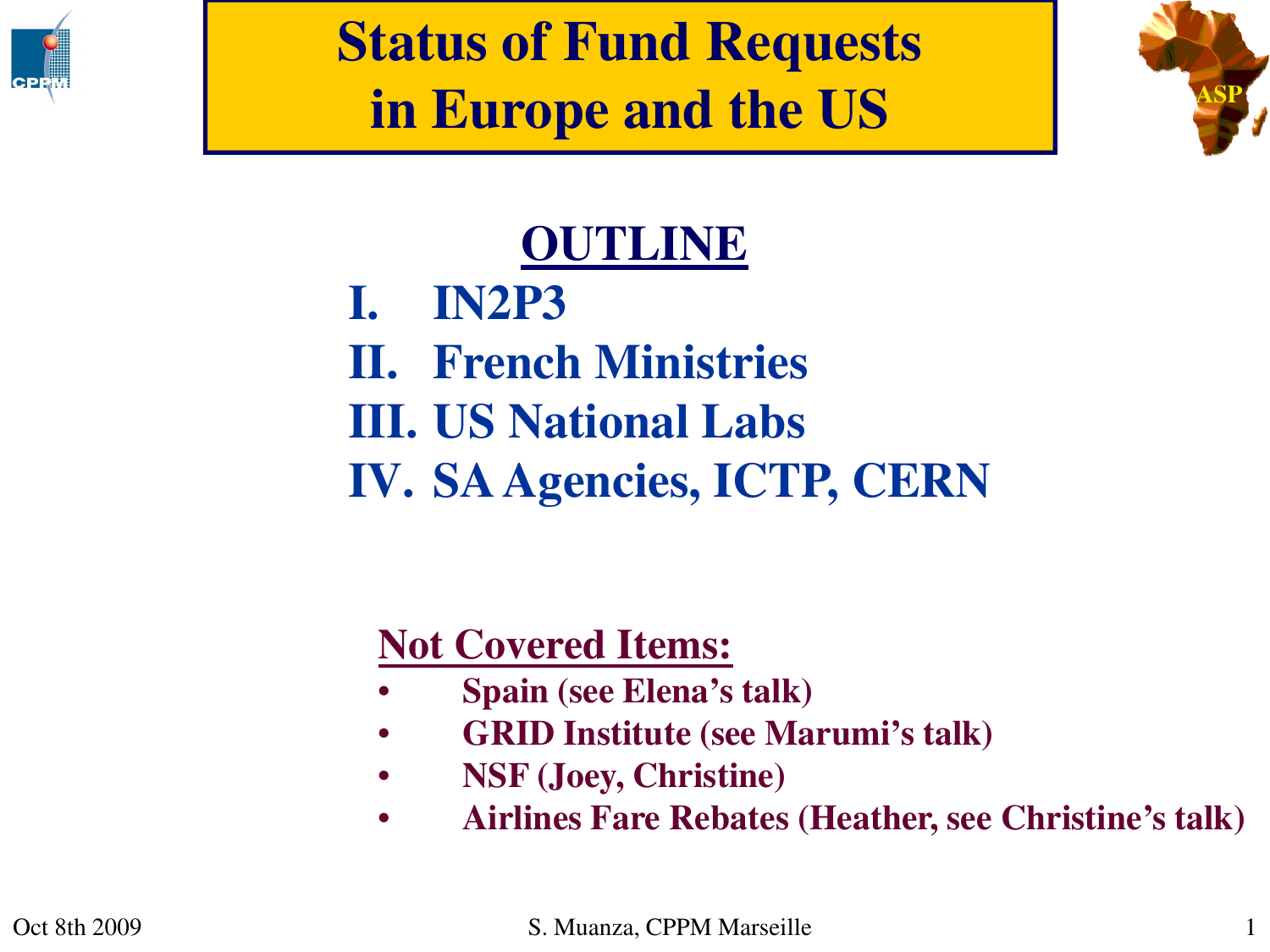## **I. IN2P3**

| <b>CONTRIBUTIONS</b>                               |                  | <b>Remarques</b>                                   |                    |
|----------------------------------------------------|------------------|----------------------------------------------------|--------------------|
| <b>IN2P3, Paris France</b>                         |                  | 25 dont 5 HT attribués en 2009 pour l'organisation |                    |
| <b>CEA IRFU, Saclay France</b>                     |                  | 4 2 en 2009, 2 en 2010                             |                    |
| <b>MESR et MAE, Paris France</b>                   | 11               |                                                    |                    |
| ICTP, Trieste Italie                               | 20               |                                                    |                    |
| CERN, Genève Suisse                                | 10               |                                                    | 5/5k€ in 2009      |
| Fermi National Accelerator Laboratory, Batavia USA | 10               |                                                    |                    |
| Jefferson Laboratory, Newport News USA             | 10               |                                                    |                    |
| NITheP, Stellenbosch Afrique du Sud                |                  | 13 Laboratoire hôte                                |                    |
| Agence DST, Afrique du Sud                         |                  |                                                    | 15-20/20k€ in 2010 |
| <b>Recettes</b>                                    |                  | 110 en k€ (HT)                                     |                    |
| <b>DEPENSES</b>                                    |                  |                                                    |                    |
| Préparation                                        |                  |                                                    | Answer:            |
| Réunions du comité d'organisation                  | 2,8              |                                                    | spring $2010$      |
| Communication (poster, publicité)                  | $\overline{0,4}$ |                                                    |                    |
| Gestion (inscriptions et transport des étudiants)  | 1,6              |                                                    |                    |
| sous-total                                         |                  | 4,8 en k€ (HT)                                     |                    |
| Séjour                                             |                  | Incluant hébergement et repas                      |                    |
| Etudiants                                          | 40,2             |                                                    |                    |
| Intervenants                                       |                  |                                                    |                    |
| Organisateurs                                      | 4,4              |                                                    |                    |
| sous-total                                         |                  | 49 en k€ (HT)                                      |                    |
| <b>Transport</b>                                   |                  |                                                    |                    |
| Etudiants                                          | 24               |                                                    |                    |
| Intervenants et organisateurs                      |                  | 26 incluant un forfait pour les intervenants       |                    |
| sous-total                                         |                  | 50 en k€ (HT)                                      |                    |
| <b>Fonctionnement</b>                              |                  |                                                    |                    |
| Session d'ouverture                                | 0,5              |                                                    |                    |
| <b>Banquet</b>                                     | 0,6              |                                                    |                    |
| Fournitures                                        | 0,7              |                                                    |                    |
| Sac et badges                                      | 0,28             |                                                    |                    |
| <b>Activites Sociales</b>                          | 1,2              |                                                    |                    |
| Autres dépenses, assurance, contingence            |                  | $3,3$ 3% du total                                  |                    |
| sous-total                                         |                  | 6,58 en k€ (HT)                                    |                    |
| <b>Dépenses</b>                                    |                  | 110 en k€ (HT)                                     | 2                  |

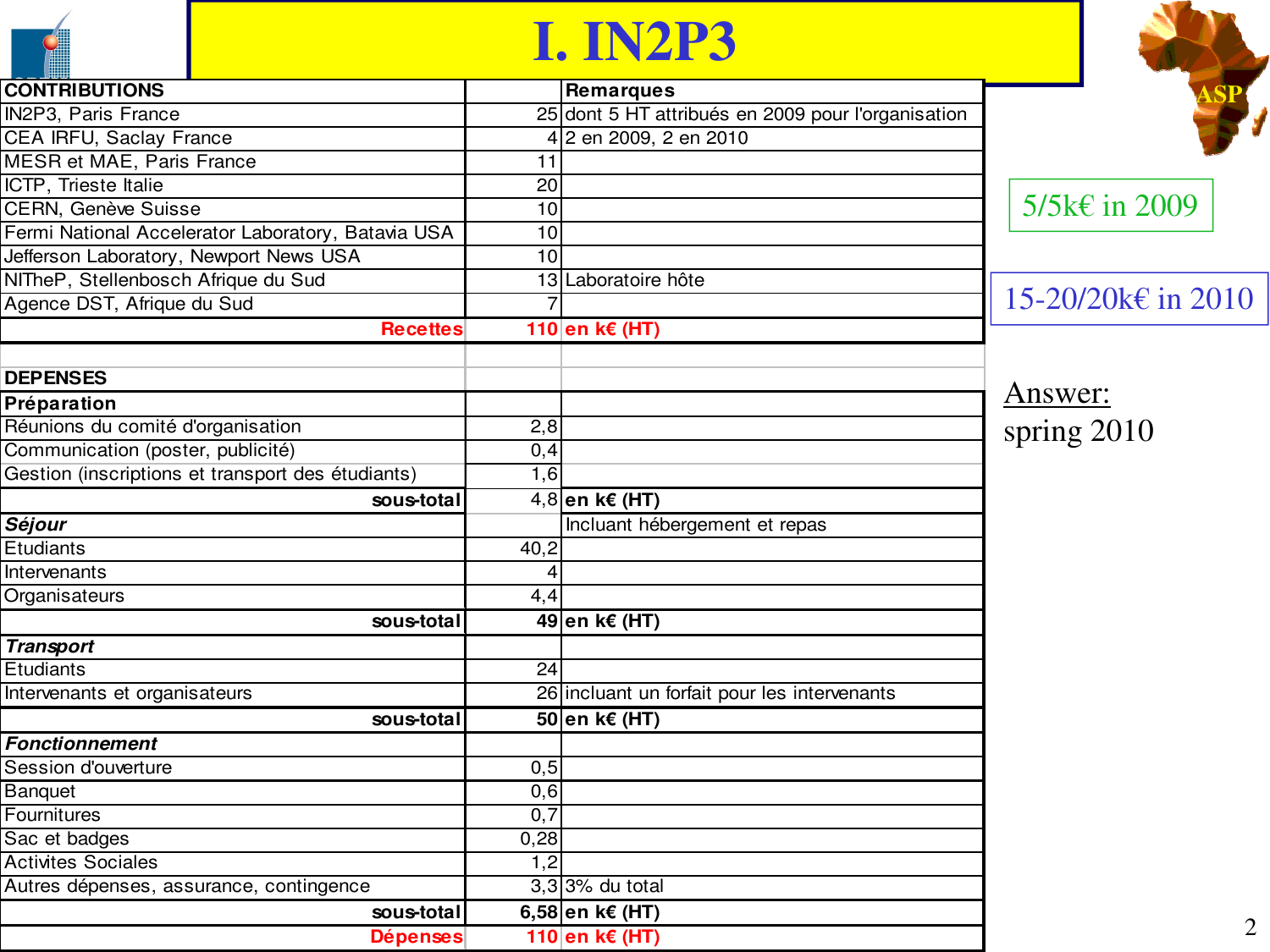

- Higher Edu & Research DREIC:
	- we give up on the  $4k \in \mathbb{C}$  request for 2009
	- we'll request 5k€ in 2010, hoping to get 4k€ out of it
- Foreign Affairs (incl. Cooperation, Embassy):
	- we'll request the payment of the plane tickets:
		- for 10 people working for IN2P3 or CEA
		- plus 2 PhD students
	- List:
		- Possible lecturers: D. Fournier (LAL Orsay), L. Duflot (LAL Orsay),
		- D. Denegri (CEA Saclay), V. Barret (LPC Clermont-Ferrand)
		- Organisers/tutors: M. Kado (LAL Orsay), EG. Ferreiro (LLR Palaiseau), S. Narison (LPTA Montpellier), S.M. (CPPM Marseille)
		- Financial management: A-M. Ferrer (ICBMS Lyon)
	- Status: I have to send the letter shortly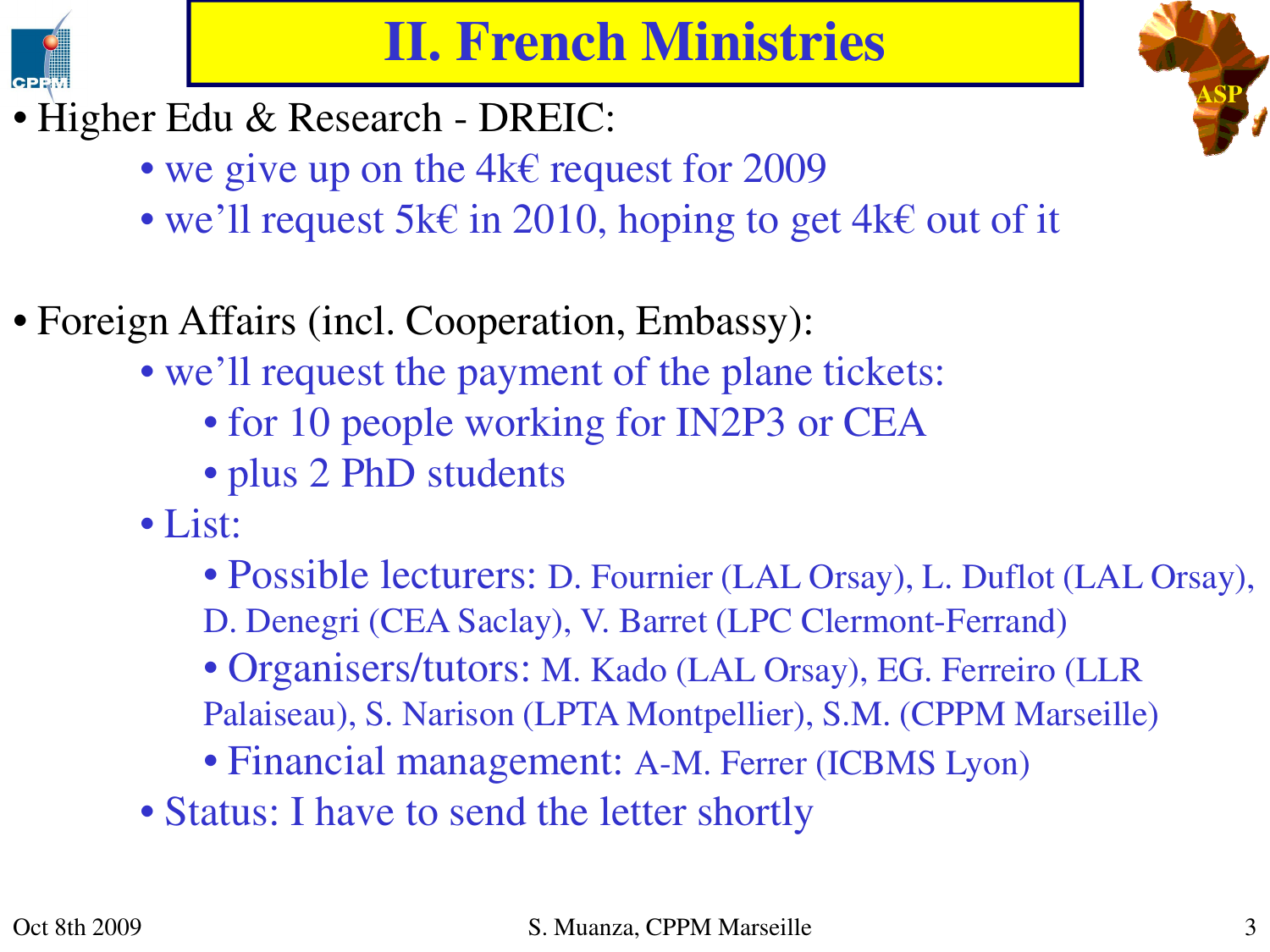



- we should get  $10k \in$
- note that this corresponds to DOE+FNAL contribution
- JLAB:
	- we should get  $10k \in$
- Answers in the coming weeks
- Plus:
	- Ketevi will discuss directly w/ the BNL directorate
	- Chrsitine is trying to establish contact w/ SLAC